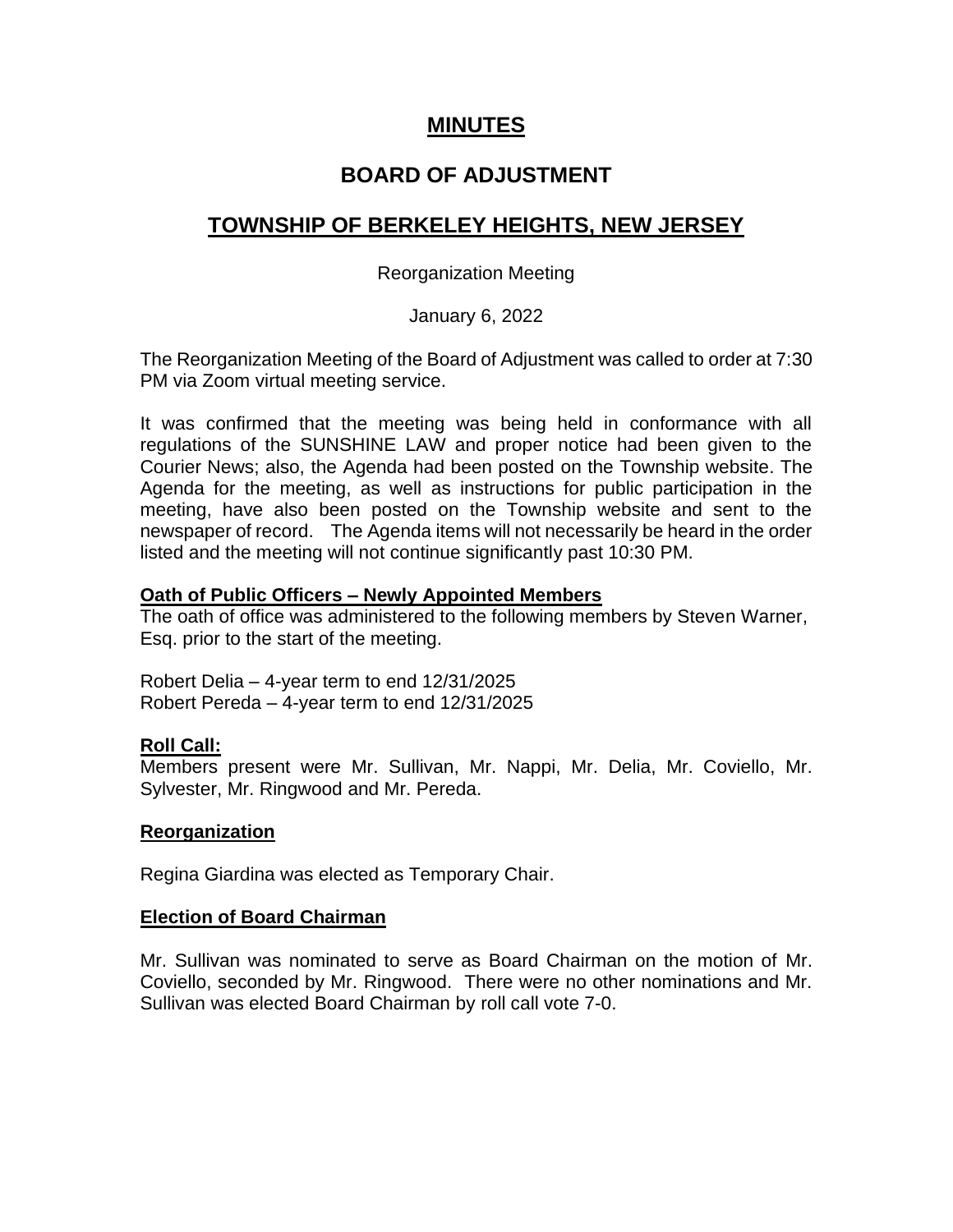MINUTES – Board of Adjustment **Page 2** and Page 2 Reorganization Meeting January 6, 2022

#### **Election of Board Vice Chairman**

Mr. Coviello was nominated to serve as Board Vice Chairman on the motion of Mr. Sylvester, seconded by Mr. Pereda. There were no other nominations and Mr. Coviello was elected Board Vice Chairman by roll call vote 7-0.

#### **Designation and Adoption of Resolutions**

The following designations were made and the resolutions memorializing those designations were adopted as a "package" on the motion of Mr. Ringwood, seconded by Mr. Delia and carried by unanimous roll call vote 7-0.

2022 Meeting Dates Official Newspapers – The Courier News and the Star Ledger Secretarial Services – Regina Giardina Board Secretary – Connie Valenti Escrow Official – Connie Valenti Bylaws

Steven Warner of the firm of Ventura, Miesowitz, Keough & Warner, P.C. was designated as Board Attorney, and the Resolution memorializing the same was adopted, on the motion of Mr. Ringwood, seconded by Mr. Delia, and carried by unanimous roll call vote 7-0.

#### **Adoption of Minutes:**

November 11, 2021

A motion was made by Mr. Pereda, seconded by Mr. Sylvester, and carried 6-0 (Abstain-Mr. Ringwood) to adopt the minutes of the November 11, 2021 Regular Meeting as presented.

#### **Adoption of Resolutions:**

#### **App. #19-21: Jean Looney, 42 Club Drive, Block 3905, Lot 5 (R-20 Zone)**

Proposed installation of an in-ground pool, pool surround patio, and pool enclosure fence. Relief is needed from Section 6.1.1B "Schedule of General Regulations" for exceeding the 10% maximum "other" and 25% maximum "total" lot coverage percentages allowed. Existing nonconforming items are lot area, other coverage, driveway location, lot width, and shed location.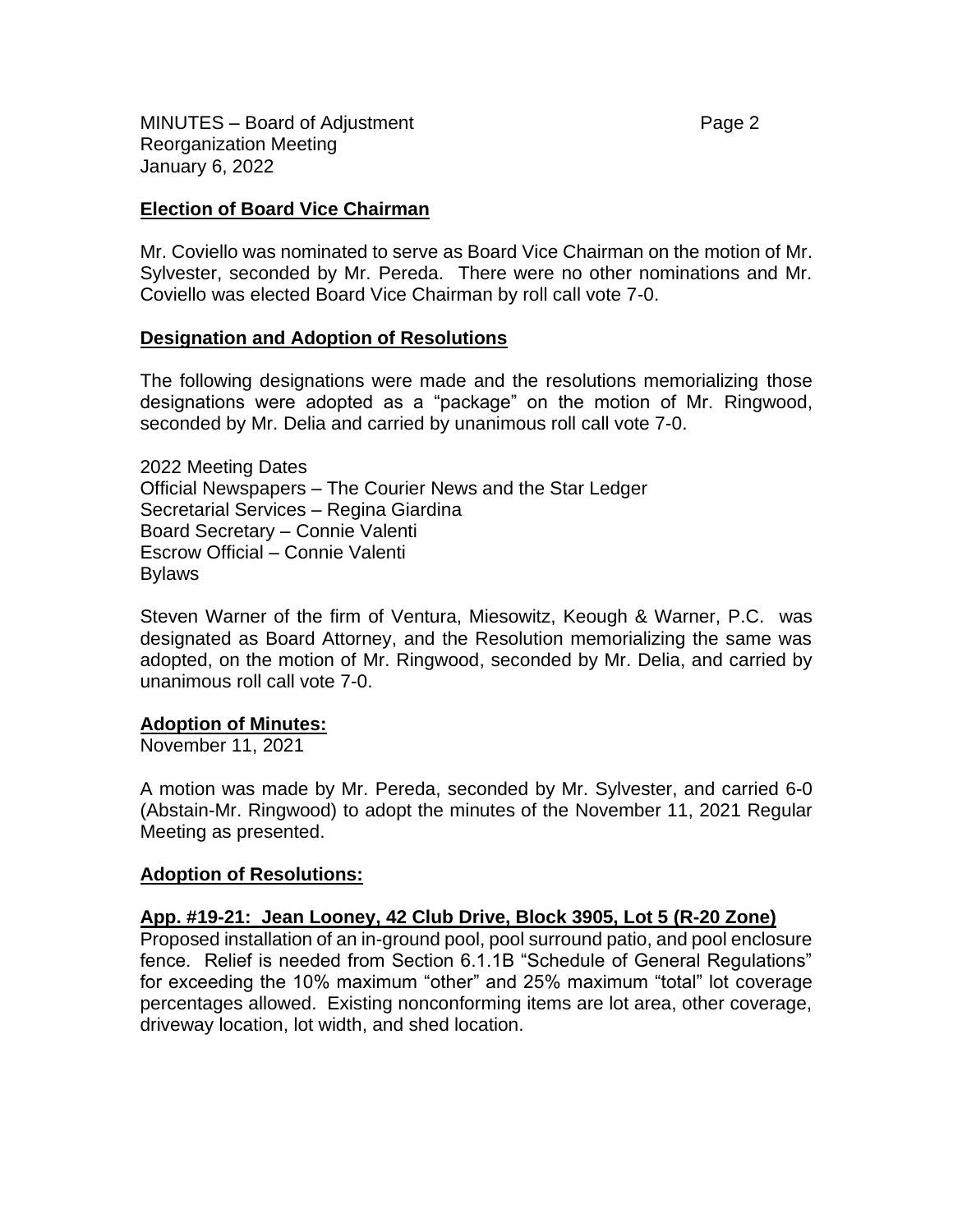MINUTES – Board of Adjustment **Page 3** and Page 3 Reorganization Meeting January 6, 2022

A motion was made by Mr. Delia, seconded by Mr. Nappi, to adopt the above Resolution. The roll call vote was 6-0 with Mr. Sullivan, Mr. Coviello, Mr. Delia, Mr. Nappi, Mr. Sylvester and Mr. Pereda voting in favor.

#### **App.#21-21: New Cingular Wireless PCS, LLC ("AT&T"), 175 Watchung Blvd. (Governor Livingston High School), Block 4903, Lot 36 (OL-Zone)**

Proposed placement of antennas and equipment in the existing telecommunications facility at 175 Watchung Boulevard.

A motion was made by Mr. Coviello, seconded by Mr. Sylvester, to adopt the above Resolution. The roll call vote was 6-0 with Mr. Sullivan, Mr. Coviello, Mr. Delia, Mr. Nappi, Mr. Sylvester and Mr. Pereda voting in favor.

### **Request for Extension of Approval:**

**App.#26-19: Joseph & Josie Mullaly, 34 Washington Ave., Block 1801, Lot 4** Proposed principal addition consisting of a two-car garage with deck platform above, an enclosed covered shower, exterior stairs, concrete walkways and new curbed asphalt driveway. The lot fronts two improved streets and one unimproved street (Bolton Blvd.). Relief is needed from a) Section 6.1.1B "Schedule of General Regulations" for insufficient front yard setback from Washington Ave. and Bolton Blvd., and b) Section 3.1.8 "Decks" for not complying with deck height and setback requirements. (R-15)

A motion was made by Mr. Coviello, seconded by Mr. Ringwood, with respect to App.# 26-19: Joseph & Josie Mullaly, 34 Washington Ave., Block 1801, Lot 4, to approve the extension of the approval of the application, and to adopt the Resolution memorializing the same. The roll call vote was 7-0 with Mr. Sullivan, Mr. Coviello, Mr. Delia, Mr. Nappi, Mr. Ringwood, Mr. Sylvester and Mr. Pereda voting in favor and none opposed.

## **Open to Public**

The hearing was opened to the public.

Joseph Mullaly thanked the Board for their consideration of the extension of the approval of his application.